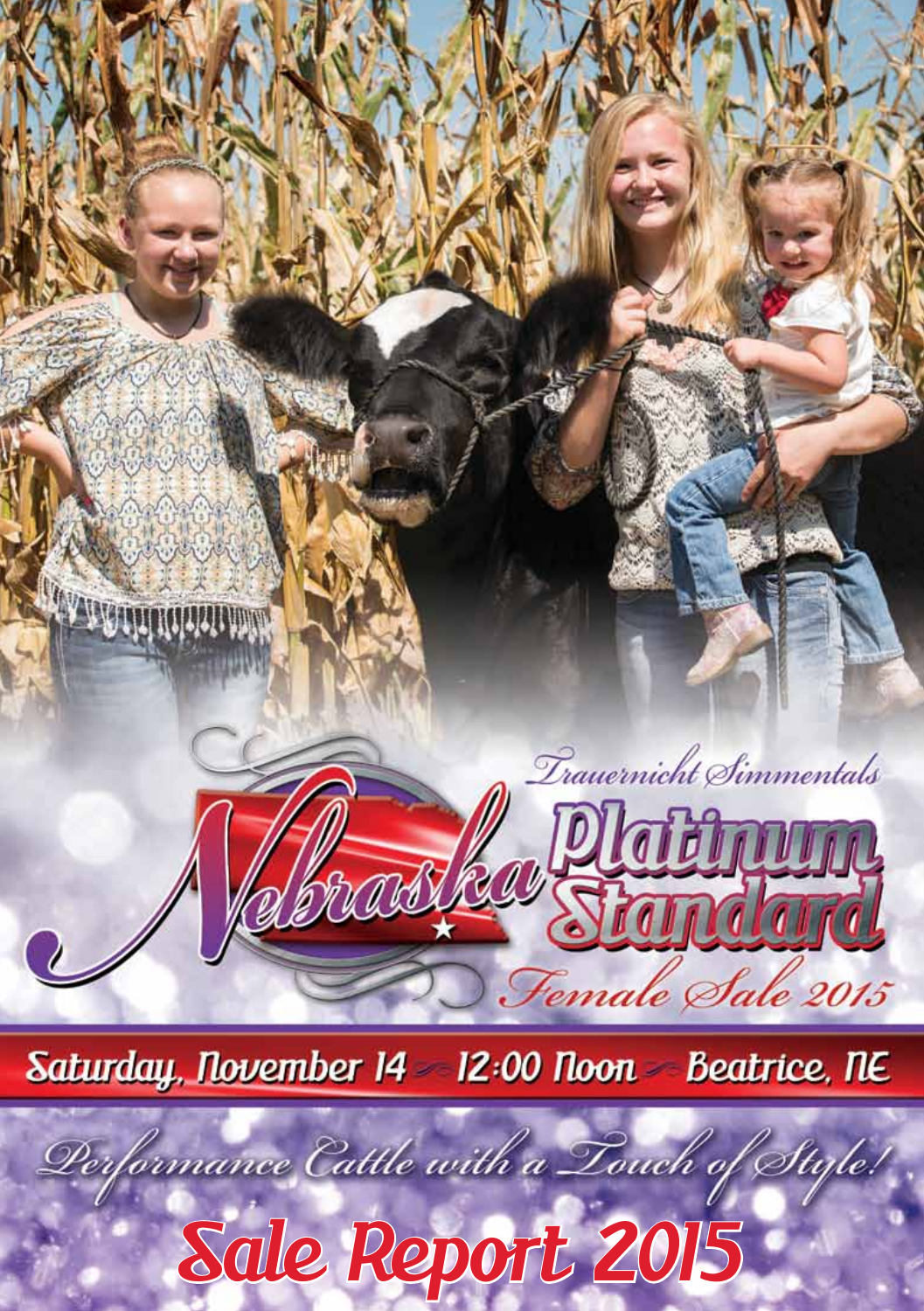### **2015 Trauernicht Simmentals Nebraska Platinum Standard Female Sale Saturday, November 14, 2015 \* Beatrice, NE**

The 2015 Nebraska Platinum Standard Female sale was held on Saturday, November 14th at the Beatrice 77 Livestock in Beatrice, NE. It was a gorgeous sunny day with temps in the mid 60s, many long time and new customers were in the seats along with active internet bidders. Many thanks to all of you for your interest in the beautiful females and stout herd bull prospects that walked through the Nebraska Platinum Sale ring!





ACCORD TO A TELEVISION CONTRACTOR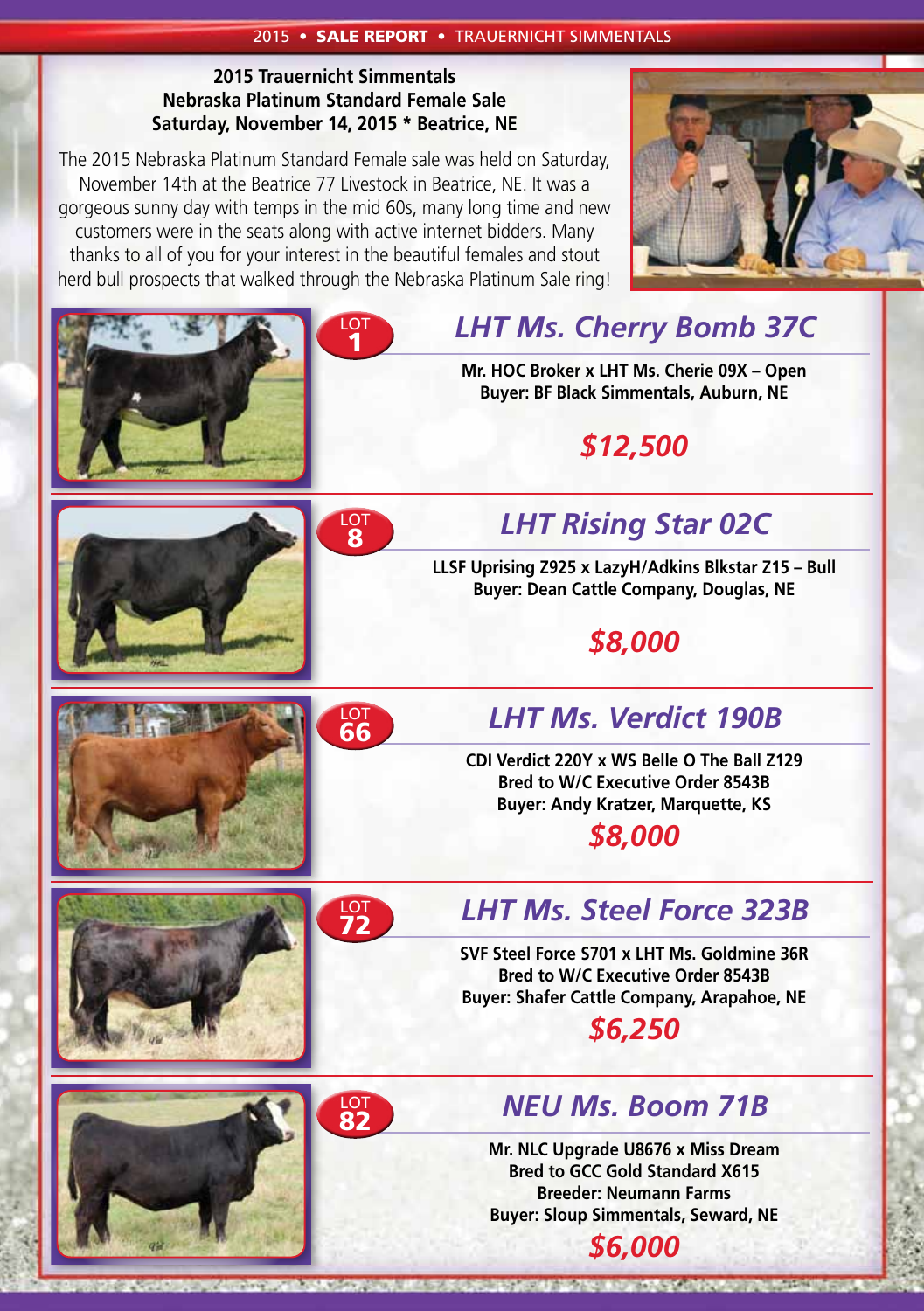

**Mr. NLC Upgrade U8676 x LHT Ms. Blackfoot 177G Bred to LRS Top Ten 104A Buyer: K&L Simmentals, Beattie, KS**

*\$5,500*





# LOT *LHT Ms. Upgrade 303X* <sup>131</sup>

**Mr. NLC Upgrade U8676 x LHT Ms. Blackfoot 177G – Pair Heifer Calf at side by W/C United 956Y Buyer: K&L Simmentals, Beattie, KS**

*\$5,300*



## **LHT Mr. Direction 276A**

**GLS New Direction X184 x LHT Ms. Dream On 261Y – Bull Buyer: Bob Hardin, Blue Springs, NE**

*\$4,900*



## LOT *NEU Ms. Duff 03B* <sup>38</sup>

**Duff Angus 011 x SS Miss Domination Bred to W/C No Remorse 763Y Breeder: Neumann Farms Buyer: Courtney Lovett, Blue Hill, NE** *\$4,400*







## LOT *LHT Mr. Herbie B22* <sup>12</sup>

**LHT Mr. Herbie 63Z x LHT Ms. Combination 22Y – Bull Buyer: Jim Libal, Virginia, NE**

## *\$4,100*

# LOT **LHT Ms. Instinct 08B**

**Duff Basic Instinct 6501 x LHT Ms. Dream-On 06T Bred to SS/PRES High Voltage 244X Buyer: McKenney Stock Farms, Rock Port, MO**

*\$4,000*

**BUILDING TO THE ATT ANTIQUES**